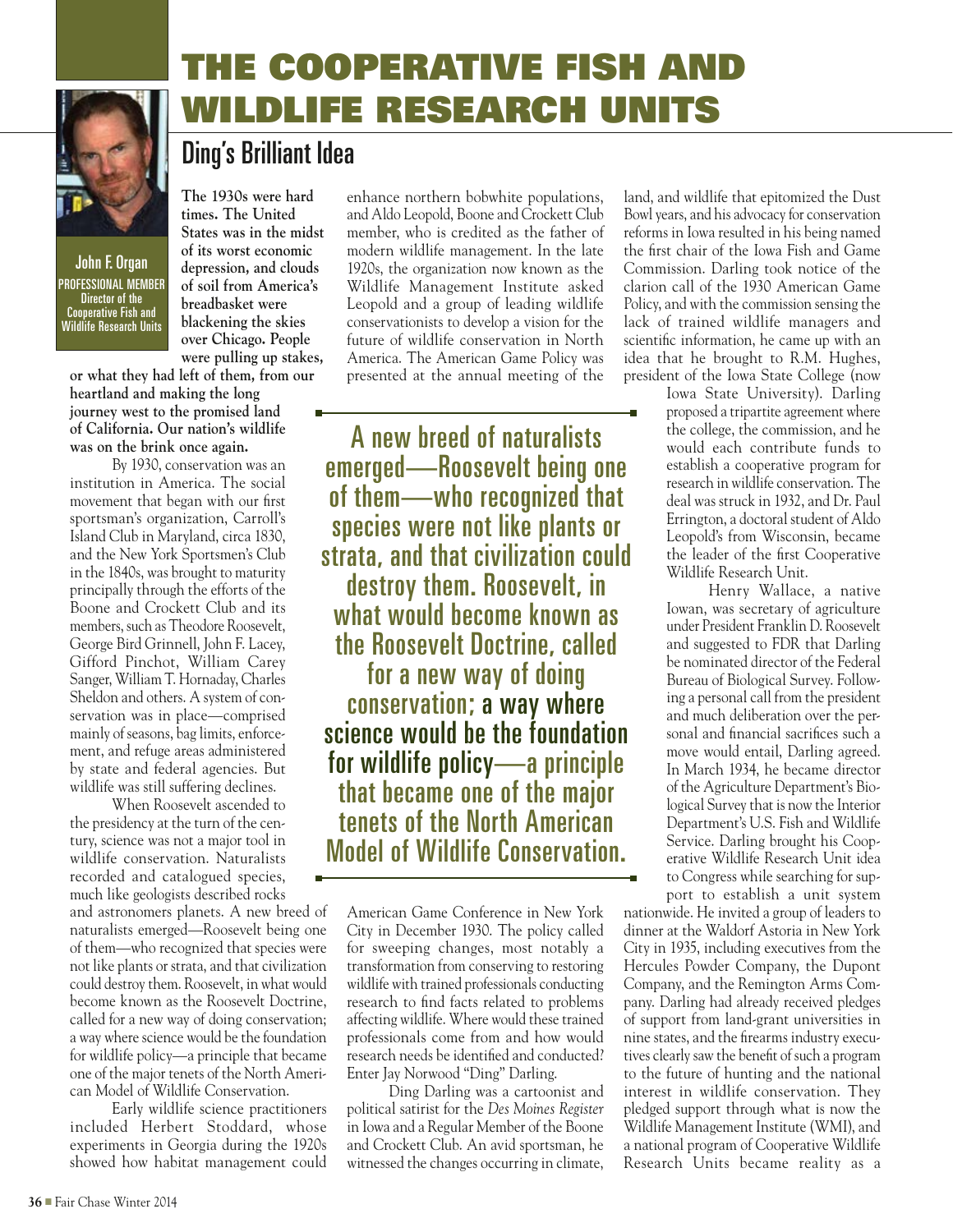

four-legged stool of state, federal, university, and private cooperators.

In 1960 Congress enacted the Coop erative Units Act authorizing fisheries to be included in the unit system portfolio. From the original 10 Cooperative Wildlife Research Units established after 1935, there are now 40 units at universities in 38 states (Montana and Wisconsin have separate wildlife and fisheries units). The cooperative structure has remained intact, with the federal govern ment funding the salaries of the unit scientists, the university providing these scientists graduate faculty appointments along with office, laboratory, and administra tive support, the state fish and wildlife agency providing operational funding, and the Wild life Management Institute providing guidance and support. Annually, each unit's coordinating committee, composed of representatives from each of the cooperators, meets to iden tify research and training needs and formally approve the research agenda. In the mid-1990s, all Interior Department research offices were pulled out of their home agencies and placed in a new agency, the National Biological Survey (NBS) with the stated intent of having a firewall between those who do the science and those who enforce regulations. Ultimately, the NBS was dis banded and all biological science within the Interior Department was placed within the U.S. Geological Survey, which is home today for the Cooperative Fish and Wildlife Re search Units. The U.S. Fish and Wildlife Service has remained a cooperator, and hundreds of research projects are being con ducted today by the units to address their science needs.

Throughout the evolution of the pro gram, the mission has held steady: (1) to conduct research to provide science solutions to fish and wildlife management needs of the cooperators; (2) to train the next generation of wildlife and fisheries professionals through master's, doctoral, and post-doctoral investiga tions; and (3) to provide the training and technical assistance to cooperators to help them in applying the latest science tools and technologies. Students graduating from the Cooperative Research Unit program have a particular brand associated with them; agen cies know they have a leg up on other graduates because they have worked with professional biologists from agencies and

ABOVE: **Ding Darling was appointed chief of the Biological Survey March 10, 1934, by Secretary of Agriculture Henry A. Wallace (left).** RIGHT: **Darling, photographed standing near corn stubble in South Dakota, with a doublebarreled shotgun, was an energetic outdoorsman.**  BELOW: **Shortly after he became chief of the Biological Survey in 1934, Darling purchased the first duck stamp, which he had designed.**